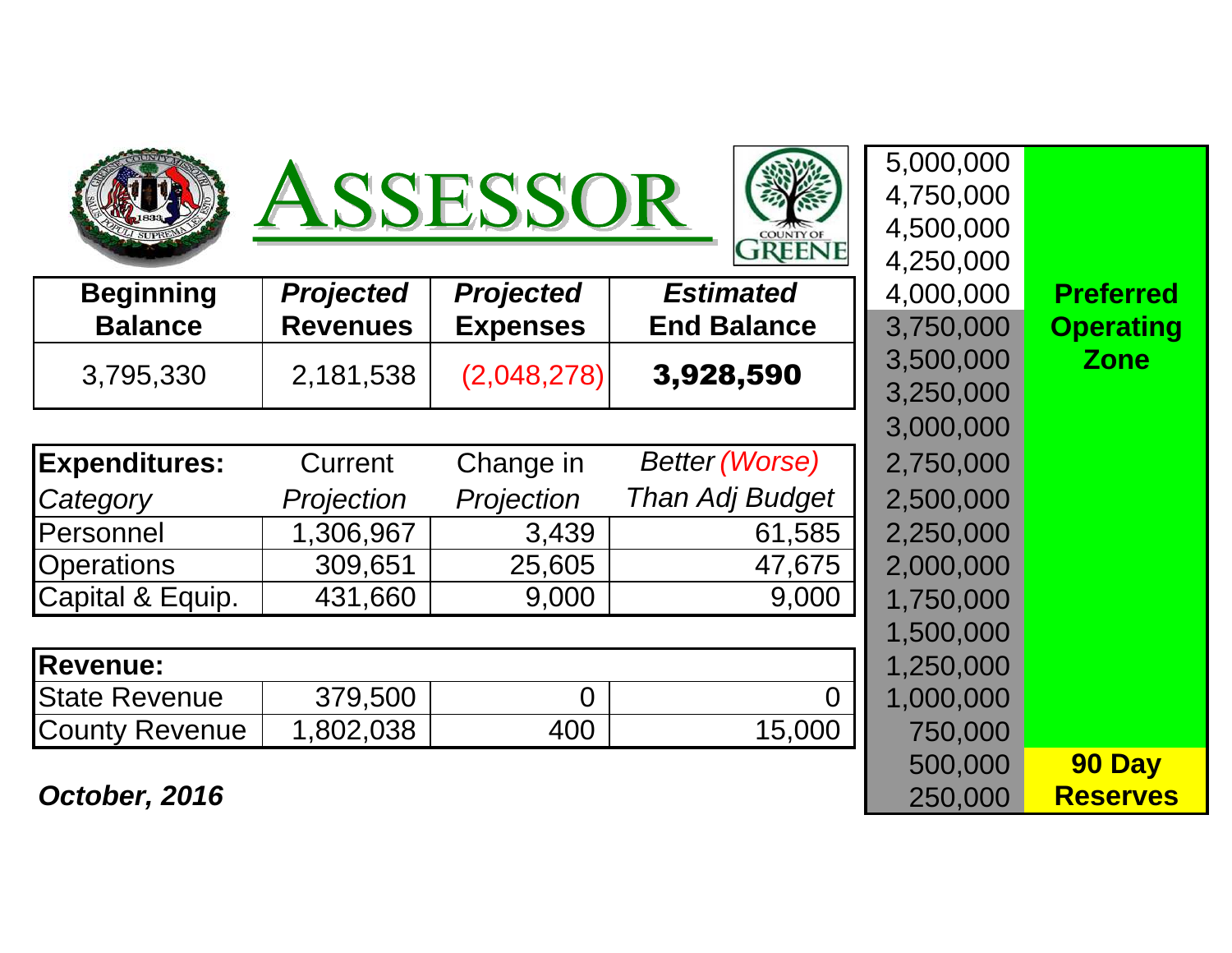





|                      |                  |                  |                        | 17, UUU, UUU                                         | <u>vup</u>          |
|----------------------|------------------|------------------|------------------------|------------------------------------------------------|---------------------|
| <b>Beginning</b>     | <b>Projected</b> | <b>Projected</b> | <b>Estimated</b>       | 16,000,000                                           | $\mathbf{g}$        |
| <b>Balance</b>       | <b>Revenues</b>  | <b>Expenses</b>  | <b>End Balance</b>     | 15,000,000                                           | Infrastr            |
| 13,099,701           | 30,263,816       | (23, 413, 149)   | 19,950,368             | 14,000,000                                           | <b>Nee</b>          |
|                      |                  |                  |                        | 13,000,000                                           |                     |
|                      |                  |                  |                        | 12,000,000                                           |                     |
| <b>Expenditures:</b> | Current          | Change in        | <b>Better (Worse)</b>  | 11,000,000                                           | <b>Kans</b>         |
| Category             | Projection       | Projection       | <b>Than Adj Budget</b> | 10,000,000                                           | Proj                |
| Personnel            | 6,826,924        | 58,279           | 520,903                | 9,000,000                                            |                     |
| <b>Operations</b>    | 11,156,846       | 366,137          | 546,238                | 8,000,000                                            |                     |
| Capital & Infra.     | 5,429,379        | 122,773          | 3,601,283              | 7,000,000                                            | <b>90 D</b>         |
|                      |                  |                  |                        | $\Omega$ , $\Omega$ , $\Omega$ , $\Omega$ , $\Omega$ | $\bigcap_{n\leq n}$ |

| <b>Revenue:</b>      |            |         |                | 5,000,000 |
|----------------------|------------|---------|----------------|-----------|
| <b>Total Revenue</b> | 30,263,816 | 649,836 | . 147<br>3,034 | 000,000   |
|                      |            |         |                |           |

**October, 2016**

|                |                  |                  |                        | 20,000,000 |                       |
|----------------|------------------|------------------|------------------------|------------|-----------------------|
|                |                  | ROAD & BRIDGE    |                        | 19,000,000 | <b>Other</b>          |
|                |                  |                  | <b>COUNTY OF</b>       | 18,000,000 | <b>Future</b>         |
|                |                  |                  | <b>GREENE</b>          | 17,000,000 | <b>Capital</b>        |
|                | <b>Projected</b> | <b>Projected</b> | <b>Estimated</b>       | 16,000,000 | &                     |
|                | <b>Revenues</b>  | <b>Expenses</b>  | <b>End Balance</b>     | 15,000,000 | <b>Infrastructure</b> |
|                | 30,263,816       | (23, 413, 149)   | 19,950,368             | 14,000,000 | <b>Needs</b>          |
|                |                  |                  |                        | 13,000,000 |                       |
|                |                  |                  |                        | 12,000,000 |                       |
| $\mathbf{S}$ : | Current          | Change in        | <b>Better (Worse)</b>  | 11,000,000 | <b>Kansas</b>         |
|                | Projection       | Projection       | Than Adj Budget        | 10,000,000 | <b>Project</b>        |
|                | 6,826,924        | 58,279           | 520,903                | 9,000,000  |                       |
|                | 11,156,846       | 366,137          | 546,238                | 8,000,000  |                       |
|                | 5,429,379        | 122,773          | 3,601,283              | 7,000,000  | 90 Day                |
|                |                  |                  |                        | 6,000,000  | <b>Operating</b>      |
|                |                  |                  |                        | 5,000,000  | <b>Reserves</b>       |
| e              | 30,263,816       | 649,836          | $\overline{3,034,147}$ | 4,000,000  |                       |
|                |                  |                  |                        | 3,000,000  | <b>Minimum</b>        |
| 6              |                  |                  |                        | 2,000,000  | <b>Cash</b>           |
|                |                  |                  |                        | 1,000,000  | <b>Reserves</b>       |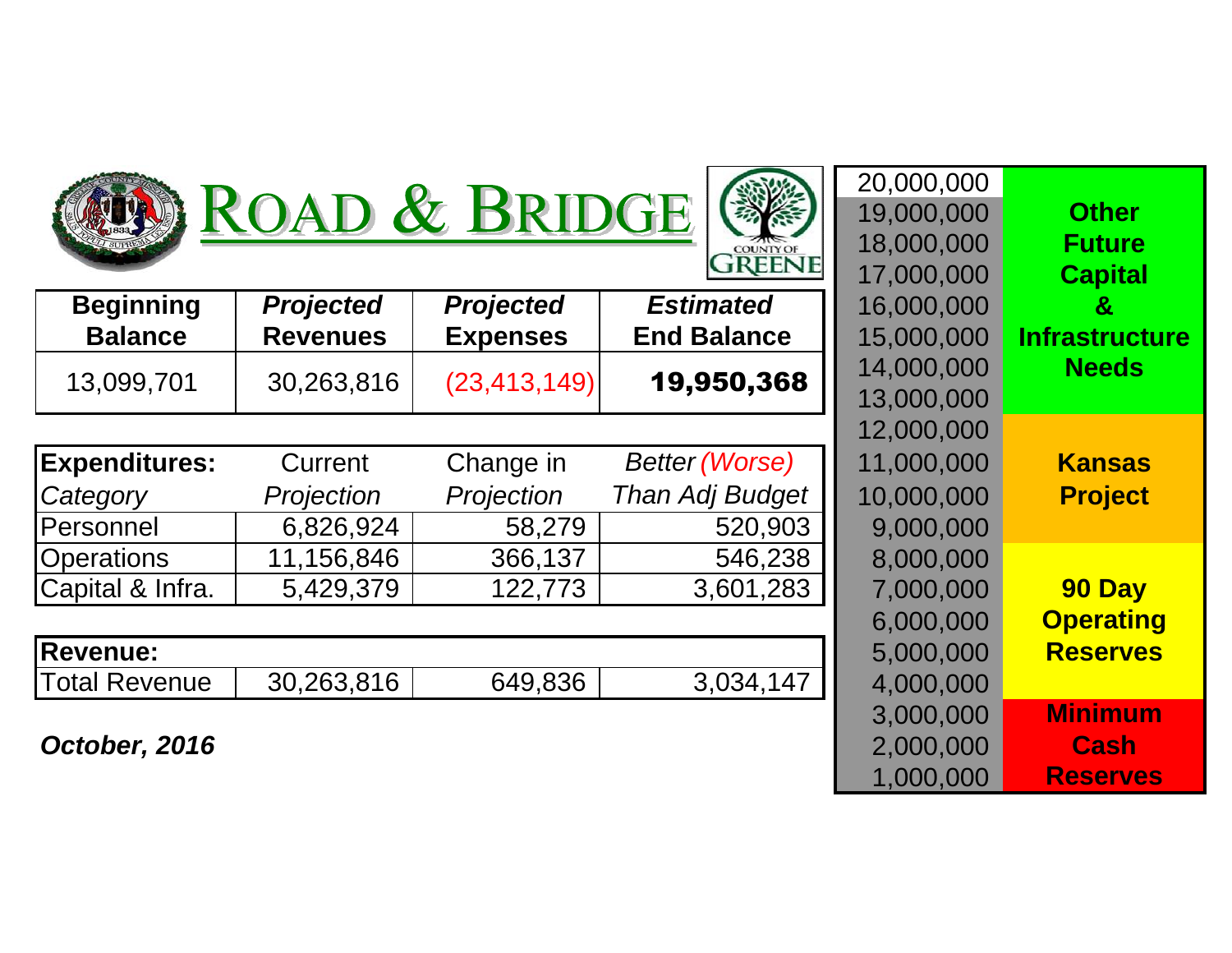| <b>GENERAL FUND</b>         |                 |                       |                       |          |
|-----------------------------|-----------------|-----------------------|-----------------------|----------|
| <b>REVENUE</b>              | October         | Change In             | Projection            |          |
| October, 2016               | <b>Year End</b> | Projection            | <b>Better (Worse)</b> |          |
|                             | Projection      | <b>Better (Worse)</b> | Than Adj. Budget      |          |
| Sales Tax                   | 13,380,000      | O                     | 126,200               | 1.0%     |
| <b>Property Taxes</b>       | 6,336,439       | 4,845                 | 37,263                | 0.6%     |
| <b>Other Taxes</b>          | 931,405         | (8,650)               | (14, 183)             | $-1.5%$  |
| <b>Sheriff Fees</b>         | 6,260,880       | (69, 329)             | (515, 132)            | $-7.6%$  |
| Collector's Comm.           | 3,197,018       | 3,648                 | 188,018               | 6.2%     |
| <b>Recorder Fees</b>        | 1,085,000       | $\Omega$              | (48, 500)             | $-4.3%$  |
| <b>Bldg &amp; Planning</b>  | 791,320         | (77, 800)             | 173,500               | 28.1%    |
| Pub. Admin Fees             | 377,562         | 8,129                 | (22, 438)             | $-5.6%$  |
| <b>Other Fees</b>           | 1,060,428       | (8,703)               | 55,915                | 5.6%     |
| Grants                      | 2,552,926       | 126,321               | (42, 024)             | $-1.6%$  |
| Interest                    | 302,973         | 7,792                 | 47,973                | 18.8%    |
| <b>Other Rev &amp; Trfs</b> | 495,925         | 99,124                | (143, 714)            | $-22.5%$ |
| <b>Finance Comm Adj</b>     |                 | 112,239               | O                     | 0.0%     |
| <b>Total</b>                | 36,771,875      | 197,616               | (157, 123)            | $-0.4%$  |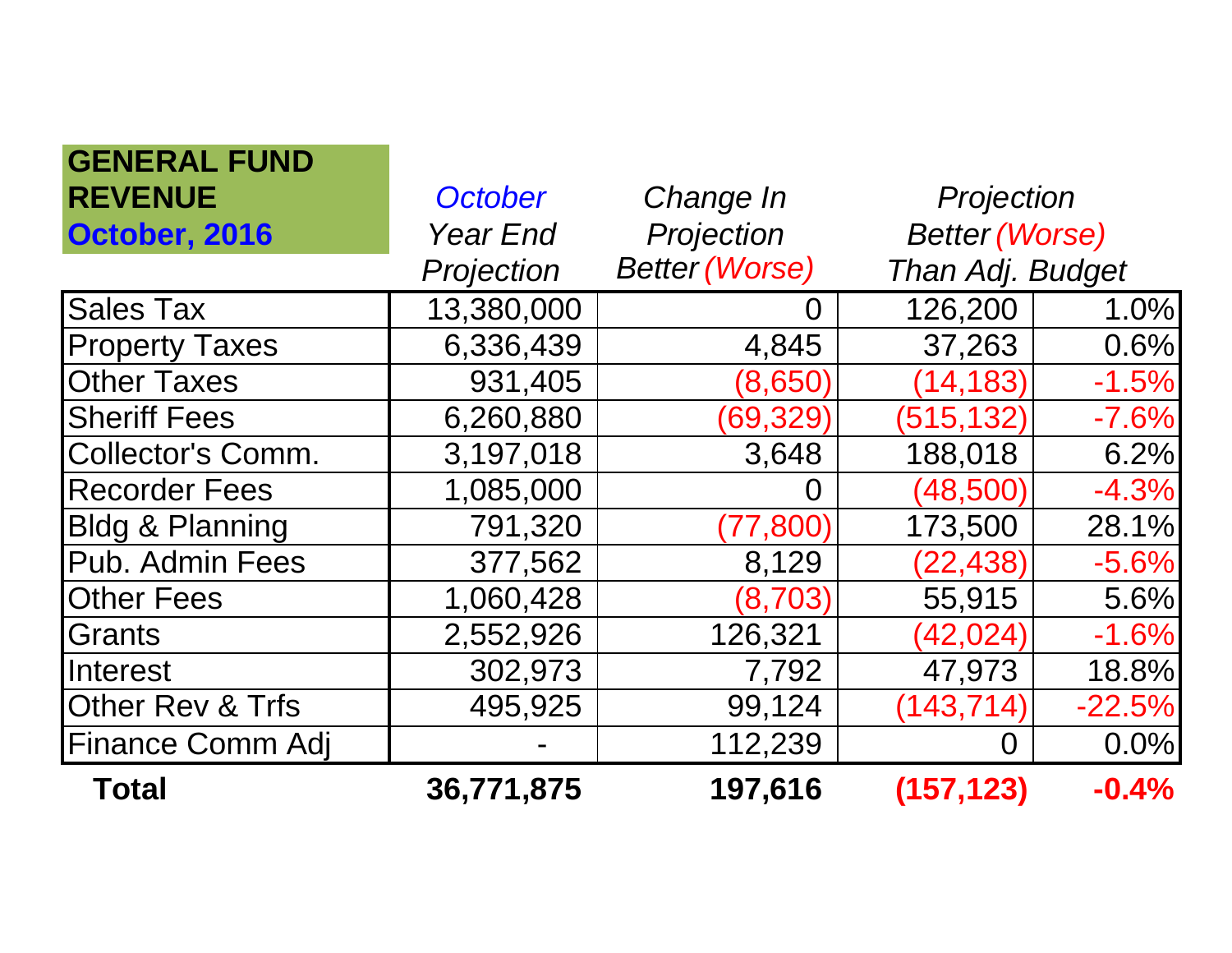| <b>GENERAL FUND</b>               |             |                       |                       |          |
|-----------------------------------|-------------|-----------------------|-----------------------|----------|
| <b>EXPENDITURES</b><br><b>QUA</b> | October     | Change                | Projection            |          |
| October, 2016                     | Year End    | <b>In Projection</b>  | <b>Better (Worse)</b> |          |
|                                   | Projection  | <b>Better (Worse)</b> | <b>Than Budget</b>    |          |
| <b>Circuit Courts &amp; Clerk</b> | 1,508,817   | 445,300               | 454,467               | 23.1%    |
| Juvenile                          | 3,935,528   | 40,972                | 521,672               | 11.7%    |
| <b>Prosecuting Attorney</b>       | 3,729,453   | 40,864                | 11,399                | 0.3%     |
| Sheriff                           | 5, 182, 145 | (1,775)               | 34,622                | 0.7%     |
| Jail                              | 7,564,649   | (34, 898)             | (805,799)             | $-11.9%$ |
| Collector                         | 570,327     | 0                     | 0                     | 0.0%     |
| <b>County Clerk</b>               | 1,328,340   | $\overline{0}$        | 42,974                | 3.1%     |
| <b>Finance Departments</b>        | 728,180     | 260                   | 3,451                 | 0.5%     |
| <b>Public Administrator</b>       | 455,808     | 1,333                 | 8,379                 | 1.8%     |
| Recorder                          | 400,857     | $\overline{0}$        | 4,748                 | 1.2%     |
| <b>County Commission</b>          | 435,801     | 759                   | 8,274                 | 1.9%     |
| Human Resources                   | 249,642     | (11)                  | (5, 715)              | $-2.3%$  |
| Purchasing                        | 199,767     | (2,387)               | (6, 164)              | $-3.2%$  |
| <b>General Services</b>           | 236,971     |                       | (9,188)               | $-4.0%$  |
| <b>Pre-Trial</b>                  | 142,650     | 305                   | 9,219                 | 6.1%     |
| <b>Information Systems</b>        | 2,254,348   | 5,431                 | 105,184               | 4.5%     |
| <b>Emergency Mgmt</b>             | 713,604     | 40,197                | 70,213                | 9.0%     |
| <b>Resource Mgmt</b>              | 1,389,092   | 46,878                | 83,736                | 5.7%     |
| <b>Building Operations</b>        | 1,443,517   | (53, 352)             | (43, 976)             | $-3.1%$  |
| <b>Vehicle Operations</b>         | 713,551     | 15,263                | 118,469               | 14.2%    |
| <b>Utilities</b>                  | 737,444     | (5, 364)              | 72,556                | 9.0%     |
| Non-Departmental                  | 2,682,680   | 2,922                 | 273,303               | 9.2%     |
| Public Information                | 40,289      | 284                   | 11,707                | 22.5%    |
| Supplement LEST 1                 | 624,229     | 19,401                | 75,846                | 10.8%    |
| <b>Debt Service</b>               | 2,379,988   | 0                     | 301,429               | 11.2%    |
| Contingency                       |             | $\overline{0}$        | 1,187,693             | 100.0%   |
| Finance Comm Adj                  | (193, 400)  | (402, 156)            | 193,400               | 0.0%     |
| <b>TOTALS</b>                     | 39,454,278  | 160,220               | 2,721,898             | 6.5%     |